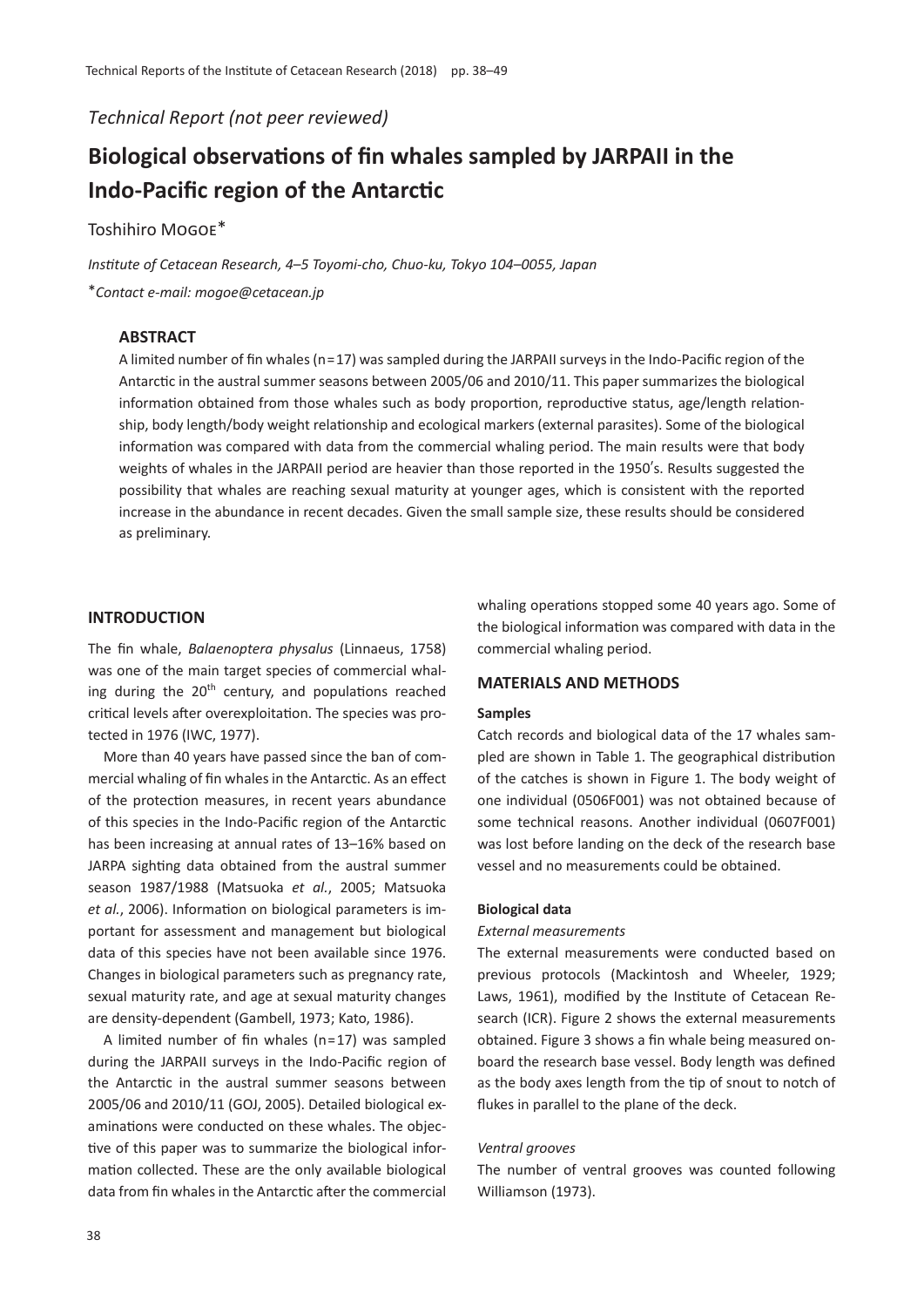| Serial<br>No. | Catch<br>date | Latitude | Catch position<br>Longitude | Sex | Sexual<br>maturity | Body<br>length<br>(m) | Body<br>weight<br>(t) | Age<br>(yrs) | Foetus<br>sex | Foetus<br>body length<br>(cm) |
|---------------|---------------|----------|-----------------------------|-----|--------------------|-----------------------|-----------------------|--------------|---------------|-------------------------------|
| 0506F001      | 030206        | 65°44S   | 71°38E                      | M   | Immature           | 19.17                 |                       | 9            |               |                               |
| 0506F002      | 080206        | 65°54S   | 78°06E                      | F   | Mature             | 20.05                 | 53.48                 | 11           | Male          | 127.5                         |
| 0506F003      | 090206        | 65°48S   | 78°07E                      | F   | Mature             | 19.47                 | 52.05                 | 12           | Female        | 280.7                         |
| 0506F004      | 100206        | 65°37S   | 78°13E                      | M   | Mature             | 18.73                 | 41.87                 | 22           |               |                               |
| 0506F005      | 130206        | 65°22S   | 82°00E                      | M   | Mature             | 19.14                 | 47.28                 | 11           |               |                               |
| 0506F006      | 140206        | 65°10S   | 81°59E                      | F   | Immature           | 19.15                 | 47.04                 | 9            |               |                               |
| 0506F007      | 070306        | 64°34S   | 111°51E                     | F   | Mature             | 20.22                 | 61.52                 | 7            |               |                               |
| 0506F008      | 090306        | 64°53S   | 114°06E                     | F   | Immature           | 18.22                 | 41.06                 | 7            |               |                               |
| 0506F009      | 100306        | 64°48S   | 114°14E                     | M   | Immature           | 18.30                 | 42.27                 | 6            |               |                               |
| 0506F010      | 130306        | 65°36S   | 120°30E                     | F   | Immature           | 19.35                 | 47.24                 | 8            |               |                               |
| 0607F001      | 030107        | 63°53S   | 170°44W                     | F   |                    |                       |                       |              |               |                               |
| 0607F002      | 050107        | 62°35S   | 174°17W                     | M   | Mature             | 20.67                 | 51.62                 | 11           |               |                               |
| 0607F003      | 020207        | 68°46S   | 173°41W                     | F   | Mature             | 21.15                 | 65.02                 | 10           | Male          | 243.4                         |
| 0809F001      | 130309        | 65°38S   | 165°08E                     | F   | Immature           | 14.79                 | 22.26                 | 6            |               |                               |
| 0910F001      | 030210        | 66°08S   | 62°32E                      | M   | Immature           | 17.61                 | 34.20                 | 6            |               |                               |
| 1011F001      | 070111        | 63°28S   | 175°40W                     | M   | Mature             | 19.05                 | 39.63                 | 12           |               |                               |
| 1011F002      | 200111        | 66°39S   | 165°32E                     | M   | Mature             | 18.99                 | 43.78                 | 10           |               |                               |

Table 1 Catch records and biological data of the fin whales sampled in the JARPAII.



Figure 1. Geographical distribution of fin whales sampled during JARPAII surveys. Closed circle: female; open circle: male.

#### *Body weight*

Body weights were measured by summing all body parts using an electronic hanging scale (maximum capacity of 30t) and marine scale (M1100, Marel, Iceland).

#### *Reproductive data*

Three individuals (0506F002, 0506F003 and 0607F003) were pregnant. Their foetuses were measured and sampled in the same manner as adult whales.

In females, both ovaries were removed and weighed together. In males, testes were removed from both sides and weighed separately. The gonads weight was measured by using the electronic marine scale (S-182, Marel, Iceland).

The sexual maturity of females was determined by the presence of corpus luteum or corpus albicans in either ovary. In the case where no corpus luteum or corpus albicans was observed in both ovaries, the female was categorized as sexually immature. Conversely, if at least one corpus luteum or corpus albicans was observed in either or both ovaries, the female was categorized as sexually mature. The counting of the corpus luteum and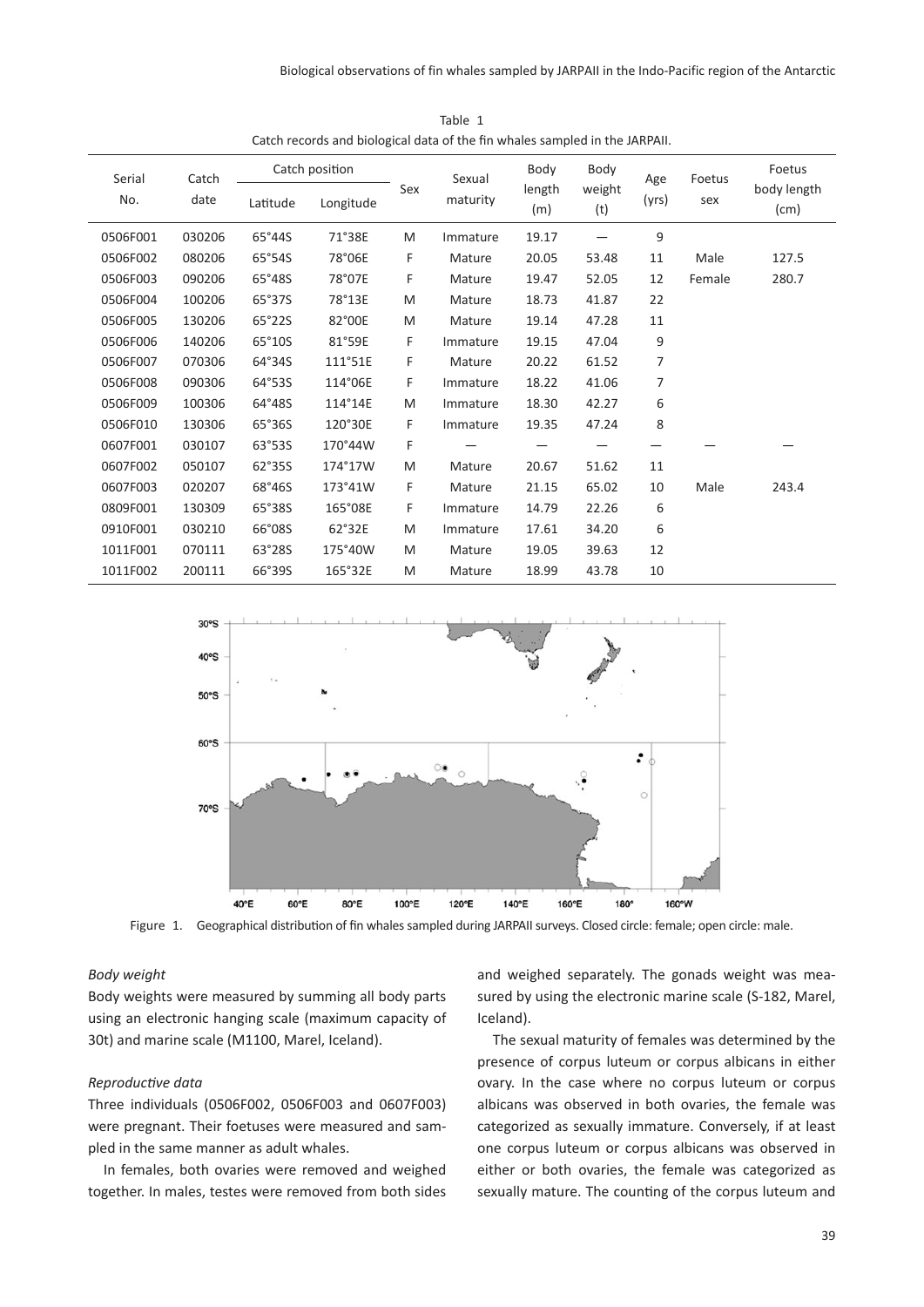

Figure 2. Measurement points of external proportions of fin whale in the JARPAII. 1: total length; 2: lower jaw, projection beyond tip of snout; 3: tip of snout to blowhole; 4: tip of snout to angle of gape; 5: tip of snout to centre of eye; 6: tip of snout to tip of flipper; 7: eye to ear; 8: notch of flukes to posterior emargination of dorsal fin; 9: flukes, width at insertion; 10: notch of flukes to anus; 11: notch of flukes to umbilicus; 12: notch of flukes to end of ventral grooves; 13: anus to reproductive aperture; 14: dorsal fin, vertical height; 15: dorsal fin, length of base; 16: flipper, tip to axilla; 17: flipper, tip to anterior end of lower border; 18: flipper, length along curve of lower border; 19: flipper, greatest width; 20: not available; 21: skull, greatest width; 22: skull length, condyle to tip of premaxilla; 23: flipper, tip to head of humerus; 24: not available; 25: flukes, notch to tip; 26: tip of snout to centre of ear; 27: tip of snout to centre of umbilicus; 28: tip of snout to end of ventral grooves; 29: tip of snout to centre of reproductive aperture; 30: tip of snout to anus; 31: notch of flukes to centre of reproductive aperture; 32: tip of snout to posterior emargination of dorsal fin; 33: width of flukes; 34: girth of chest, half; 35: girth of abdominal, half; 36: girth of buttock, half; 37: not available; 38: body height of navel; 39: border length posterior end to tip of flipper.



Figure 3. Body measurements of fin whale No. 1011F001 on the deck of the research base vessel.

corpus albicans was not carried out because the ovary samples were lost after the earthquake and tsunami on 11 March 2011.

The male sexual maturity was determined by the weight of testis. If one testis was over 2.5 kg, the whale was determined as sexually mature (Ohsumi, 1964).

Figure 4 shows ovaries and testes of Antarctic fin whales examined in this study.

#### *Age determination*

The age was determined by counting of growth layers in the earplugs (Purves, 1955; Ohsumi, 1964; Lockyer, 1972; Maeda *et al.*, 2013). The left and right earplugs were collected carefully using scalpel, and immediately fixed in 10% formalin until age determination. After slicing the surface of earplugs by use of whetstone, the layers were counted using a stereoscopic microscope under low magnification (3.15–31.5x, Figure 5). One pair of the light and dark laminae in the core of the earplug corresponds to one year, according to evidence from Ohumi (1964) and optimized histochemical method of Maeda *et al.* (2013).

#### *Marine diatom*

Quantitative measurements of attached marine diatoms on the whale body (five categories) were made following Omura (1950).

#### *Parasites*

Observation of internal/external parasites was carried out.

# **Analytical procedures**

Fin whale data obtained by JARPAII were compared with published Japanese commercial whaling data obtained in the Antarctic in the late 1940s and early 1950s. Table 2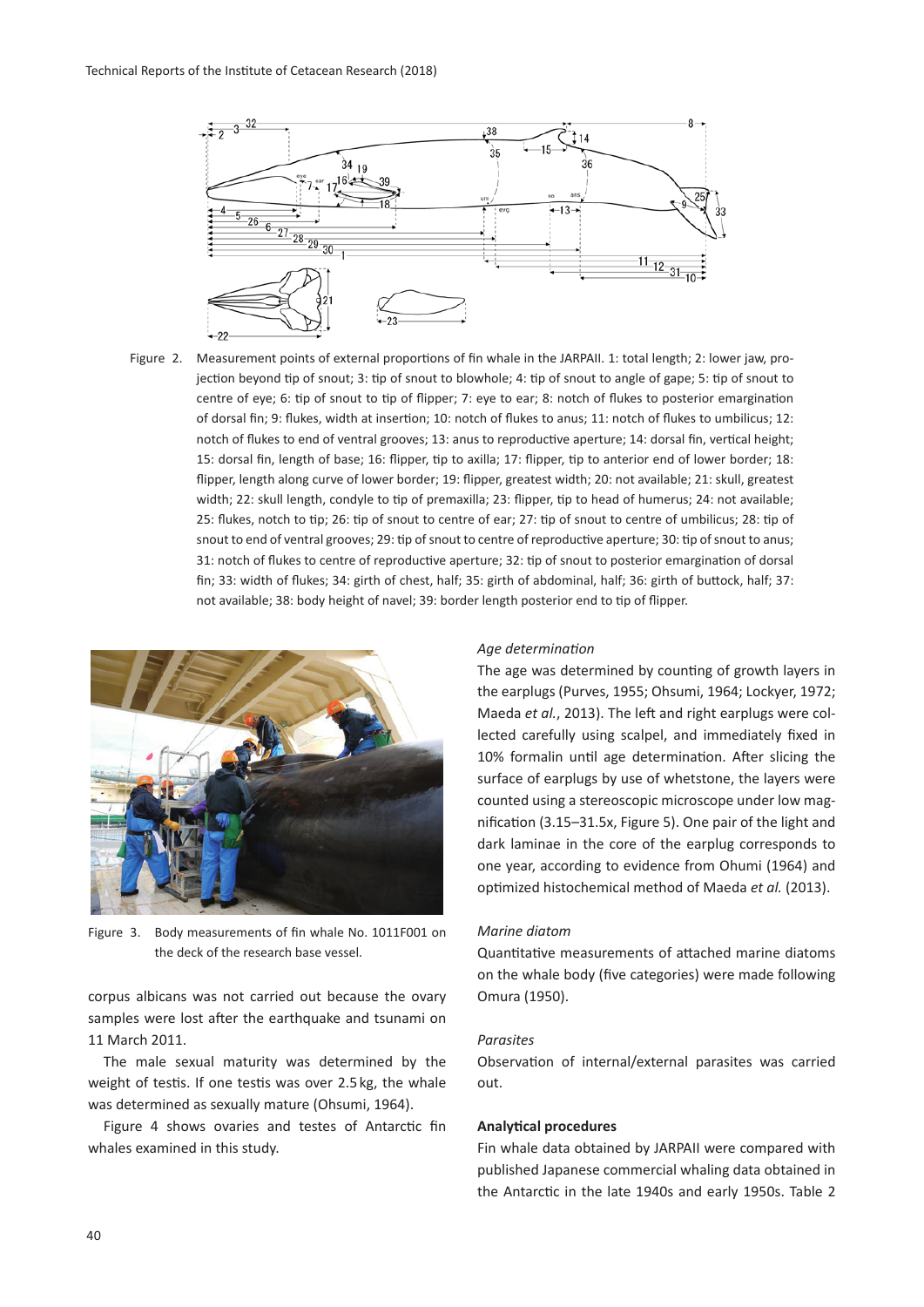

Figure 4. A pair of ovaries of fin whale individual No. 0506F003 (left) and a pair of testes with epididymis of fin whale individual No. 0607F002 (right).



Figure 5. Earplug of fin whale individual No. 0506F001 after slicing the surface.

shows the number of samples used for the comparative analysis. The following biological data were used in the comparison.

#### *Body proportion*

The mean values (±SD) of JARPAII were calculated and compared through plotting data on the normalized axis using Japanese commercial whaling data.

# *Relationship between body length and body weight/ organ weight*

The relationship between body length and body weight was evaluated by applying single nonlinear regression. The following formula was used (Lockyer, 1976):

Body weight (t) =  $a$  Body length (m)<sup> $b$ </sup>

The coefficient of *a* and *b* were estimated by the leastsquares method.

Comparison between body length and body part weights was carried out using samples from 34 fin whales from Japan's commercial whaling data. These data were calculated on mean  $(\pm SD)$  value in each class of 1 m body length.

In order to check whether there are differences in reproductive condition, we compared the relationship body length/gonad weight using the same data from body parts weight.

# *Relationship between body length and sexual maturity, and between age and sexual maturity*

We estimated the age and length at sexual maturity by fitting a logistic regression to the proportion of mature female and male at age (length) *x*.

For body length and sexual maturity in JARPAII, there was no significant regression coefficient in the logistic model (*p*=0.09). Therefore estimates were based only on commercial whaling data in seasons 1949/1950s, 1950/1951s, and 1951/1952s.

For age and sexual maturity the same approach as described above was used. In this case the logistic model was based on both JARPAII and commercial whaling (1956/1957 season; Nishiwaki *et al.*, 1958). Each formula of logistic regression model was used:

$$
p = \frac{e^{\beta_1 x_1 + \beta_2 x_2 + \dots + \beta_p x_p + \beta_0}}{1 + e^{\beta_1 x_1 + \beta_2 x_2 + \dots + \beta_p x_p + \beta_0}}
$$

*p*: predicted value, *x*: independent variable, *e*: base of natural logarithm, *β*: parameter.

## **RESULTS**

## **Biological information from JARPAII**

*Sex ratio and body weight*

Of 17 whales sampled nine were females (male sex ratio: 0.47). Mean body weight was 46.02t (SD: 10.47). The maximum and minimum weights for females were 65.02t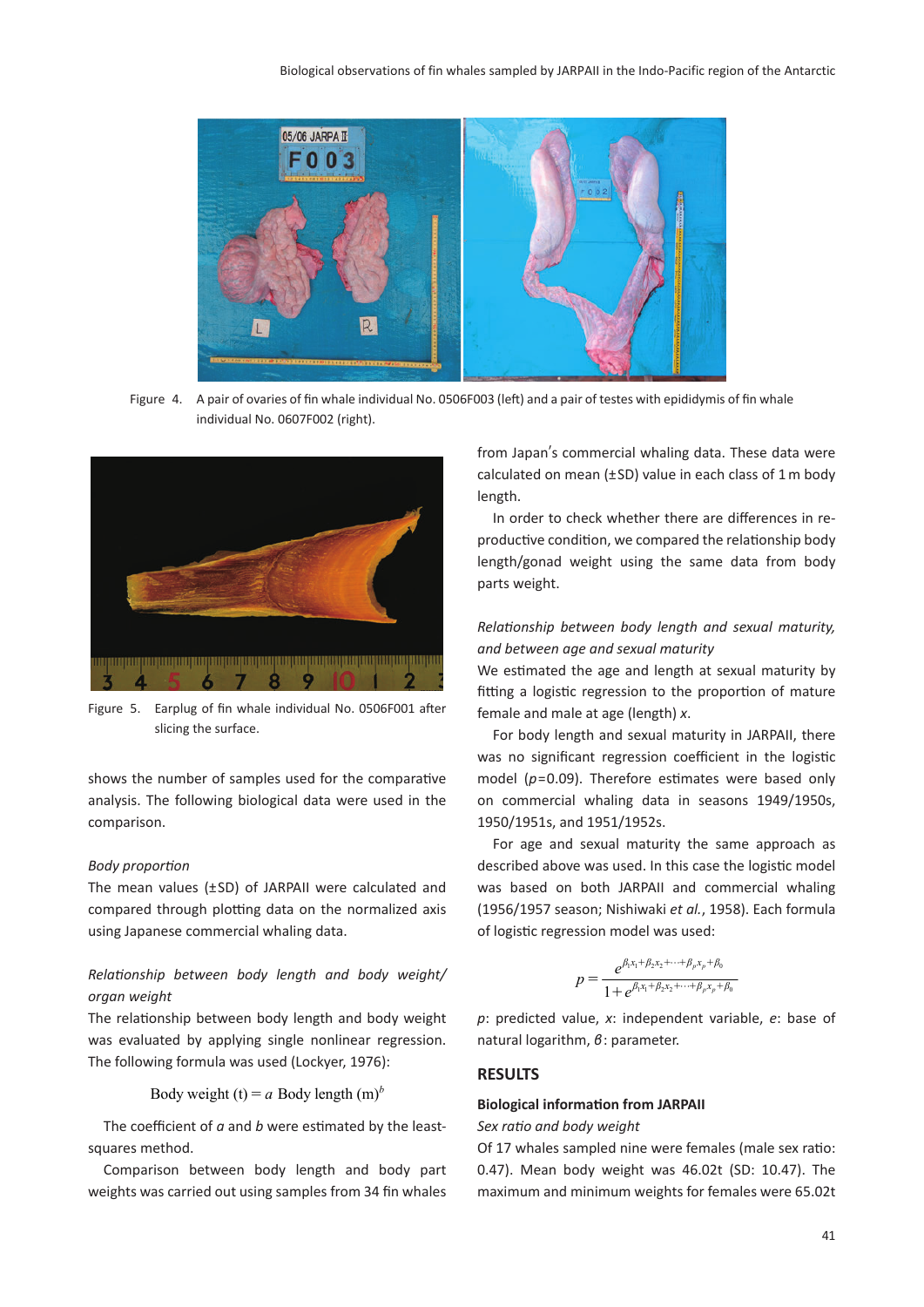Table 2

Number of samples, period of sampling and source of data used in the comparative analysis of fin whales between JARPAII and past commercial whaling.

|                              | <b>JARPAII</b> | Commercial whaling |                     |                              |  |  |  |
|------------------------------|----------------|--------------------|---------------------|------------------------------|--|--|--|
| Items                        | Samples        | Samples            | Season              | Source                       |  |  |  |
| Body proportion              | 16             | 16                 | 1948/1949           | Fujino (1954)                |  |  |  |
|                              |                | 6                  | 1949/1950           | Fujino (1954)                |  |  |  |
|                              |                | 5                  | 1950/1951           | Fujino (1954)                |  |  |  |
| Body length and weight       | 16             | 16                 | 1947/1948           | Nishiwaki (1950)             |  |  |  |
|                              |                | 13                 | 1948/1949           | Nishiwaki (1950)             |  |  |  |
|                              |                | 5                  | 1950/1951           | Ohno and Fujino (1952)       |  |  |  |
| Organ weight                 | 15             | 16                 | 1947/1948           | Nishiwaki (1950)             |  |  |  |
|                              |                | 13                 | 1948/1949           | Nishiwaki (1950)             |  |  |  |
|                              |                | 5                  | 1950/1951           | Ohno and Fujino (1952)       |  |  |  |
| Body length and gonad weight | 16             | 16                 | 1947/1948           | Nishiwaki (1950)             |  |  |  |
|                              |                | 13                 | 1948/1949           | Nishiwaki (1950)             |  |  |  |
|                              |                | 5                  | 1950/1951           | Ohno and Fujino (1952)       |  |  |  |
| Body length and maturity     | 16             | 437                | 1949/1950           | Mizue and Murata (1951)      |  |  |  |
|                              |                | 2,049              | 1950/1951           | Ohno and Fujino (1952)       |  |  |  |
|                              |                | 2,583              | 1951/1952           | Kakuwa et al. (1953)         |  |  |  |
| Age and maturity             | 16             | 288                | 1956/1957           | Nishiwaki et al. (1958)      |  |  |  |
| Body length                  | 16             | 535,740            | 1930/1931-1975/1976 | <b>International Whaling</b> |  |  |  |
|                              |                |                    |                     | <b>Statistics</b>            |  |  |  |

and 22.26t, respectively. The maximum and minimum weights for males were 51.62t and 34.20t, respectively (Table 1).

#### *Sexual maturity*

Sexual maturity rate was 50.0% (4/8) and 62.5% (5/8) for female and males, respectively. The three pregnant whales had a single foetus, and a single corpus luteum existed on one ovary. During the dissection of all female whales, no milk was found in the mammary glands. As shown in Table 1, body lengths of foetuses were 280.7 cm (female), 127.5 cm (male) and 243.4 cm (male). Their body weights were 172.0 kg, 20.00 kg, and 141.0 kg, respectively. No abnormalities were observed in the fetuses.

#### *Ventral grooves*

The mean number of ventral grooves was 67 (SD: 10) in males and 69 (SD: 5) in females.

## *Marine diatom*

In most cases diatom film was recognized on the surface of the whale body (14 of 16 whales). Adhesions of diatom films were more densely observed in males than females

Table 3

The adhesion level of diatom films of the body of fin whales sampled by JARPAII.

| Classification <sup>1</sup> | Female        | Male           | Total |
|-----------------------------|---------------|----------------|-------|
|                             | $\mathcal{P}$ | U              | 2     |
| 土                           | U             | U              | 0     |
| $\ddot{}$                   | 6             | 6              | 12    |
| $++$                        | U             | $\mathfrak{p}$ | 2     |
| $^{+ + +}$                  | O             | U              | O     |
| Total                       | 8             | 8              | 16    |

 $1 -$ : not infected;  $\pm$ : with thin film; +: with patched; ++: with thick film; +++: with thick film on whole body.

(category ʻ++' in Table 3).

#### *Parasites*

Table 4 shows the frequency of external parasites. The most observed sessile organisms on the skin were *Cyamus* (44.0%). 75.0% of males and 12.5% of females had *Cyamus* on the ventral grooves. Chi-square test revealed that the percentage of attachments of *Cyamus* significantly differed by sex (*p*<0.05). Neither *Pennella* nor *Conchoderma* were observed. *Coronula sp*. was observed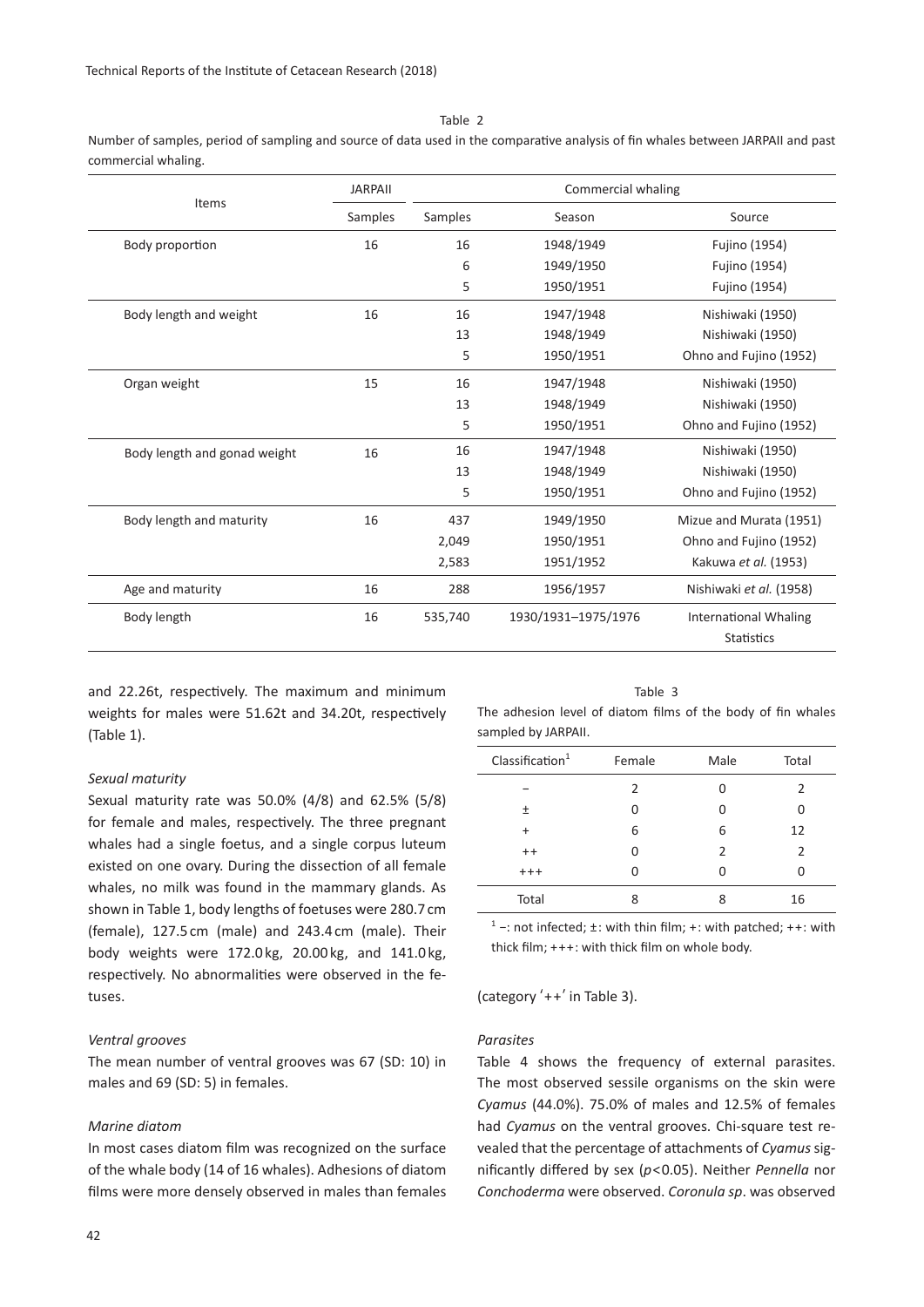in males and females with the same percentage.

Internal parasites were not observed in the stomachs of 16 fin whales. Unidentified parasites were observed in the Gastroepiploic.

# **Comparative analyses**

#### *Average body length*

Mean body length for female whale sampled in JARPAII was 19.05 m (SD: 1.92) (maximum and minimum lengths were 21.15 m and 14.79 m, respectively). Mean body length for male whales sampled in JARPAII was 18.96 m (SD: 0.87) (maximum and minimum lengths were 20.67 m and 18.61 m, respectively).

Body length (m) of each fin whale sampled in JARPAII is plotted in Figure 6 with annual mean length and ±SD of fin whales captured in Antarctic pelagic whaling during the periods 1930/1931–1975/1976.

It is difficult to compare the data between the commercial and JARPAII, because there was a regulation for size limit of 70ft (21.34 m) for the fin whale in pelagic

#### Table 4

Infection rate of external parasites and diatom films in fin whales collected from JARPAII.

| <b>Species</b> | Male <sup>1</sup> | Female $1$ | Total <sup>1</sup> |
|----------------|-------------------|------------|--------------------|
| Cyamus         | 6/8(75.0)         | 1/8(12.5)  | 7/16(43.8)         |
| Coronula sp    | 1/8(12.5)         | 1/8(12.5)  | 2/16(12.5)         |
| Conchoderma sp | 0/8(0.0)          | 0/8(0.0)   | 0/16(0.0)          |
| Pennella sp    | 0/8(0.0)          | 0/8(0.0)   | 0/16(0.0)          |
| Diatom film    | 8/8 (100.0)       | 6/8(75.0)  | 14/16 (100.0)      |

1 infected/investigated (infected rate %)

commercial whaling. On the other hand, for technical reasons it was not possible to take fin whales of more than 20 m in JARPAII. Notwithstanding these difficulties, a decreasing trend in the average body length is observed for the years of commercial whaling (Figure 6).

## *Body proportion*

The mean value and body proportion of the external measurements of JARPAII is summarized in Table 5, by sex. As shown in this table, no difference in proportions was observed between the sexes except for the reproductive aperture (e.g. measurement point 13).

In order to clarify the JARPAII properties of body proportions, a data chart was created using the mean value and the standard deviation for 15 measurement locations of Japanese commercial whaling data (Figure 7). JARPAII data are smaller than Japanese commercial whaling data in many parts in both sexes. In measurements points 7, 14, and 21 in JARPAII, males are larger than commercial whaling data. Females are larger than males in many points. Excepting for sex difference, dorsal fin is higher, and the skull is shorter than commercial whaling data. This trend was particularly pronounced in males.

#### *Relationship between body length and body weight*

Figure 8 shows the relationship between body length and body weight for JARPAII and commercially caught fin whales. Calculated coefficients *a* and *b* in the formula are *a*=0.005394±0.005329 and *b*=3.068448±0.332619 in JARPAII, and *a*=0.044530±0.027880 and *b*=2.315830± 0.205040 in commercial data. From the graph, predicted body weights of fin whale captured in JARPAII tend to be



Figure 6. Yearly change in average body length of fin whale captured in Antarctic pelagic commercial whaling (open circle: seasons 1930/1931–1975/1976) and the body lengths of fin whale sampled in JARPAII (closed circle: seasons 2005/2006–2010/2011). Vertical bars indicate plus/minus one standard error. The data used in Antarctic pelagic commercial whaling were summarized from International Whaling Statistics.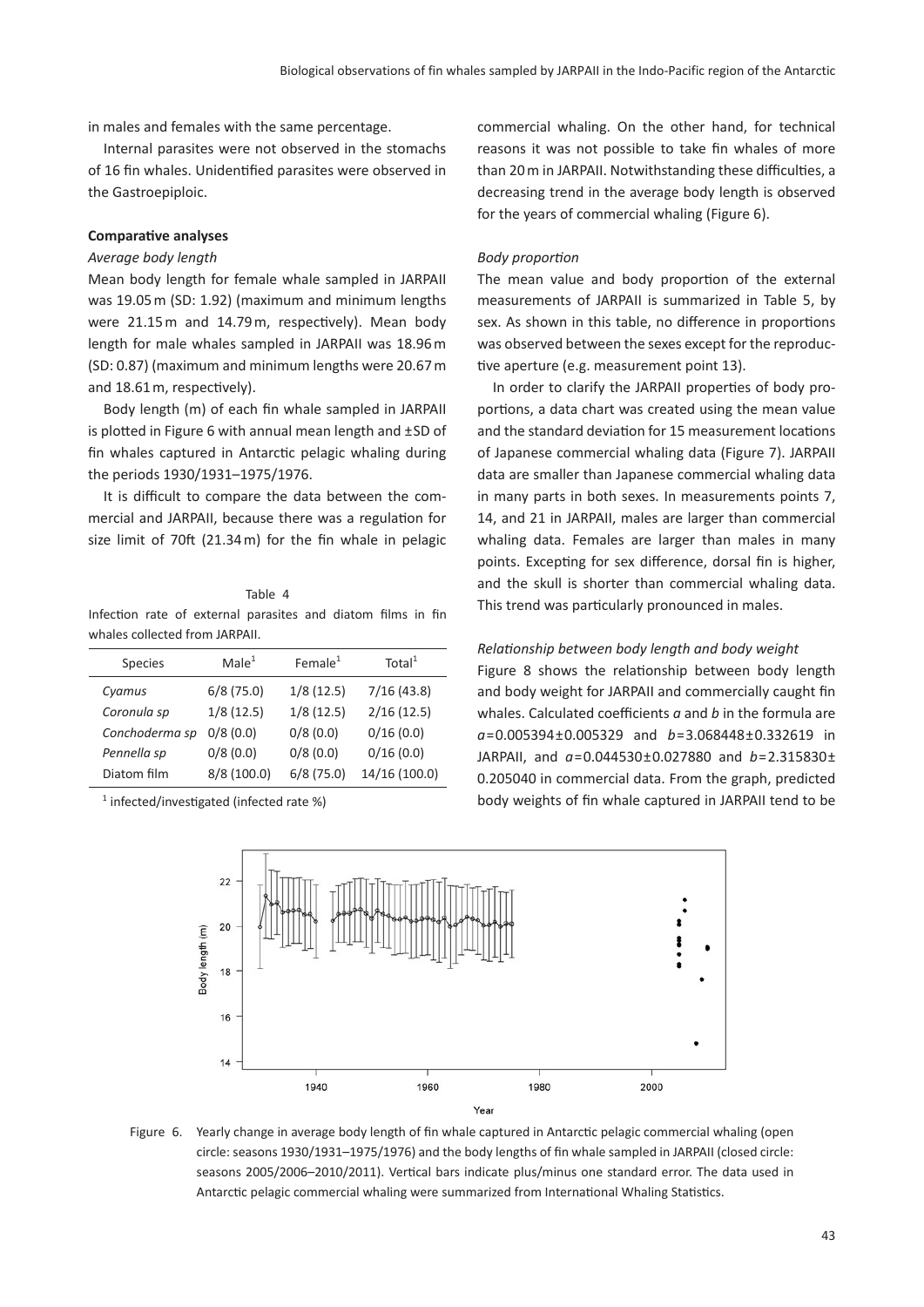|                                             | Males |       |       | Females |       |       |
|---------------------------------------------|-------|-------|-------|---------|-------|-------|
|                                             | n     | Mean  | %BL   | n       | Mean  | %BL   |
| 1. Body length (0.01 m)                     | 8     | 18.96 | 100.0 | 8       | 19.05 | 100.0 |
| 2. Projection of snout (0.1 cm)             | 4     | 9.9   | 0.5   | 6       | 7.2   | 0.4   |
| 3. Snout-blow-hole (1 cm)                   | 8     | 344   | 18.2  | 8       | 353   | 18.5  |
| 4. Snout-angle of gape (1cm)                | 8     | 365   | 19.2  | 8       | 371   | 19.5  |
| 5. Snout-eye (1cm)                          | 8     | 372   | 19.6  | 8       | 382   | 20.1  |
| 6. Snout-tip of flipper (1cm)               | 8     | 777   | 41.0  | 8       | 779   | 40.9  |
| 7. Eye-ear (0.1 cm)                         | 8     | 91.4  | 4.8   | 8       | 91.1  | 4.8   |
| 8. Notch of flukes-dorsal fin (1 cm)        | 8     | 429   | 22.6  | 8       | 435   | 22.8  |
| 9. Notch of flukes-root of flukes (1 cm)    | 7     | 98    | 5.1   | 9       | 100   | 5.2   |
| 10. Notch of flukes-anus (1 cm)             | 8     | 535   | 28.2  | 8       | 532   | 27.9  |
| 11. Notch of flukes-umbilicus (1 cm)        | 8     | 860   | 45.4  | 8       | 860   | 45.1  |
| 12. Notch of flukes-ventral grooves (1cm)   | 8     | 833   | 44.0  | 8       | 835   | 43.8  |
| 13. Anus-reproductive aperture (0.1 cm)     | 8     | 131.3 | 6.9   | 8       | 59    | 3.1   |
| 14. Height of dorsal fin (0.1 cm)           | 8     | 47.9  | 2.5   | 8       | 45    | 2.4   |
| 15. Length dorsal fin (0.1 cm)              | 8     | 108.3 | 5.7   | 8       | 102.1 | 5.4   |
| 16. Axilla-tip of flipper (1cm)             | 8     | 149   | 7.9   | 8       | 151   | 7.9   |
| 17. Flipper length (1cm)                    | 8     | 230   | 12.1  | 8       | 230   | 12.1  |
| 18. Border length flipper (1cm)             | 8     | 237   | 12.5  | 8       | 236   | 12.4  |
| 19. Width of flipper (0.1 cm)               | 8     | 52.8  | 2.8   | 8       | 52.3  | 2.7   |
| 21. Skull width (0.1 cm)                    | 8     | 220.6 | 11.6  | 6       | 205.4 | 10.8  |
| 22. Skull length (0.1 cm)                   | 8     | 464.5 | 24.5  | 8       | 475.6 | 25.0  |
| 23. Flipper length (from humerus) (1cm)     | 8     | 239   | 12.6  | 5       | 245   | 12.9  |
| 25. Notch of flukes-flukes (1cm)            | 4     | 215   | 11.3  | 3       | 226   | 11.9  |
| 26. Snout-ear (1cm)                         | 8     | 461   | 24.3  | 8       | 470   | 24.6  |
| 27. Snout-umbilicus (1cm)                   | 8     | 1032  | 54.5  | 8       | 1056  | 55.4  |
| 28. Snout-ventral grooves (1 cm)            | 8     | 1061  | 56.0  | 8       | 1055  | 55.4  |
| 29. Snout-reproductive aperture (1 cm)      | 8     | 1227  | 64.7  | 8       | 1311  | 68.8  |
| 30. Snout-anus (1 cm)                       | 8     | 1358  | 71.6  | 8       | 1370  | 71.9  |
| 31. Notch of flukes-rep. aperture (1cm)     | 8     | 664   | 35.0  | 8       | 589   | 30.9  |
| 32. Snout-dorsal fin (1 cm)                 | 8     | 1460  | 77.0  | 8       | 1467  | 77.0  |
| 33. Width of flukes (1cm)                   | 8     | 407   | 21.5  | 8       | 426   | 22.4  |
| 34. Chest circumference, half (1cm)         | 8     | 436   | 23.0  | 8       | 452   | 23.7  |
| 35. Abdominal circumference, half (1 cm)    | 8     | 345   | 18.2  | 8       | 366   | 19.2  |
| 36. Buttock circumference, half (1 cm)      | 8     | 260   | 13.7  | 8       | 277   | 14.5  |
| 37. Body height (0.1 cm)                    | 7     | 182.6 | 9.6   | 8       | 195.4 | 10.3  |
| 38. Body height (0.1 cm)                    | 8     | 246.6 | 13.0  | 8       | 254.8 | 13.4  |
| 39. Border leng. flipper (posteroior) (1cm) | 8     | 154   | 8.1   | 8       | 156   | 8.2   |

Table 5 The external body proportions of the fin whales in the JARPAII (see Figure 2 for details).

Remarks. n: number of samples; %BL: percentage to body length; Mean: mean length.

heavier than that of the commercial whaling for the same body length.

#### *Relationship between body length and organ weights*

Figure 9 shows the relationship between body length and gonad weight. The relationship is very similar between JARPAII and commercially caught fin whale samples.

Tables 6a–b and 7a–b, and Figure 10 show the mean weights of each body part, by body length. Figure 10 shows that the body parts weight increase with body length. This increase is more pronounced in the case of the JARPAII whales for blubber (Figure 10b) and meat (Figure 10c). For bones and viscera the increasing pattern is similar between JARPAII and commercially caught whales.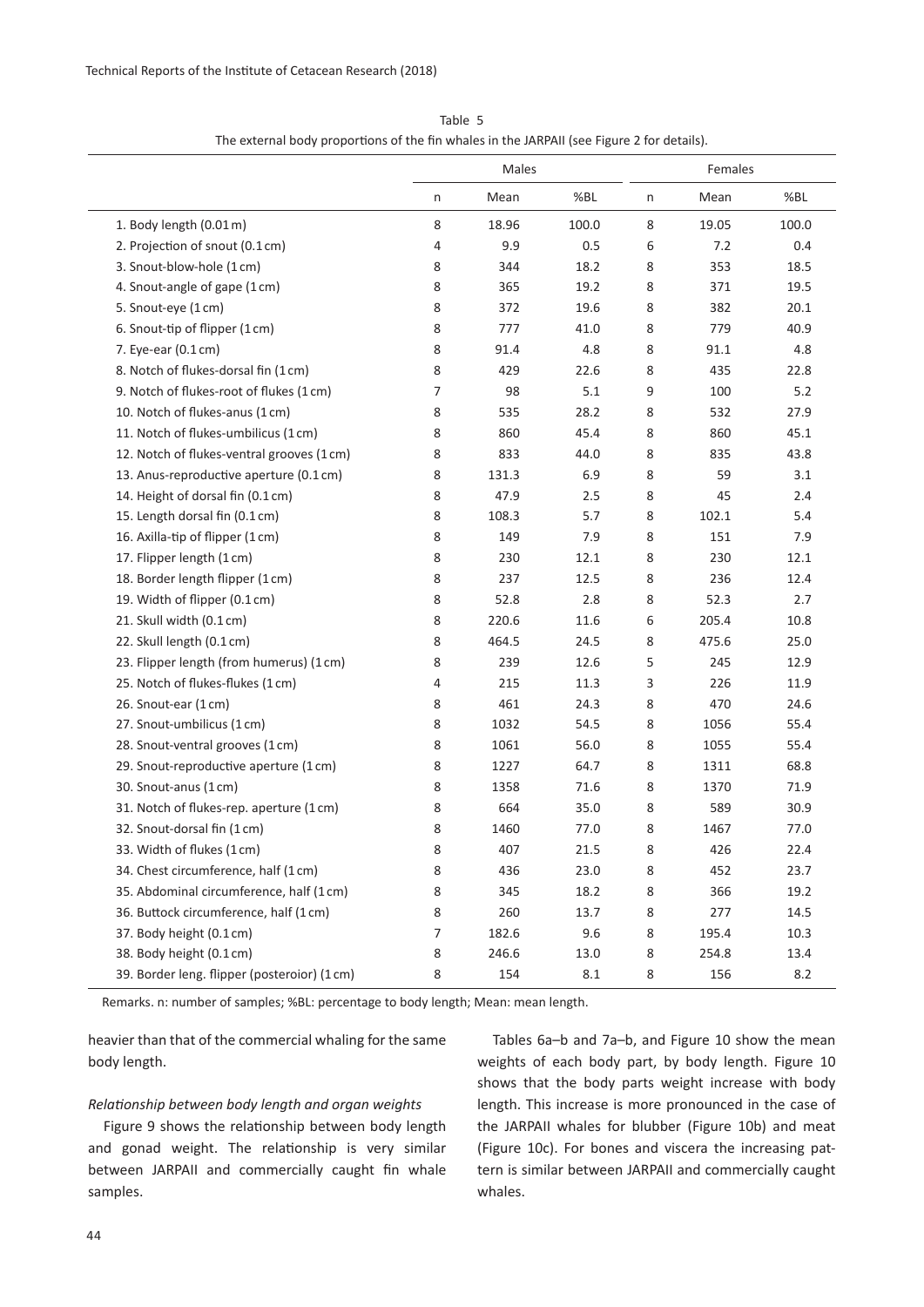*Relationship between body length and sexual maturity* Figure 11 shows the relationship between body length and maturity rate of fin whales sampled by commercial whaling during the seasons 1949/1950, 1950/1951, and 1951/1952, for female and males. JARPAII samples



Figure 7. Body proportions of the JARPAII sample (closed circles and solid line: male; open circle and broken line: female). The data are plotted on the normalized axis using the data of Japanese commercial whaling (seasons 1948/1949–1950/1951). Measurement point key are shown in Figure 2.  $\mu_j$ : mean value of JARPAII data; *μc*: mean value of the commercial whaling data; *σc*: standard deviation of the commercial whaling data.

are plotted for both immature (0 rate) and mature (1.0 rate) individuals. Immature individuals of JARPAII ranged from 14.79 m to 19.35 m (17.61–19.17 m in males, 14.79–19.35 m in females). Mature individuals ranged from 18.73 m to 21.15 m (18.73–20.67 m in male, 19.47– 21.15 m in female respectively).

It is estimated that the body length at 50% sexual maturity is 18.99 m (18.69 m in male and 19.90 m in female) in commercial whaling samples. Regression coefficient



Figure 8. Relationships between body length and body weight in fin whales. Closed circles and solid line: JARPAII; open circles and broken line: Japanese commercial whaling (Nishiwaki, 1950; Ohno and Fujino, 1952: seasons 1947/1948–1950/1951).



Figure 9. Relationship between body length and gonad weight. A: ovary weight; B: testis weight; closed circle: JARPAII; open circle: Japanese commercial whaling (Nishiwaki, 1950; Ohno and Fujino, 1952: seasons 1947/1948–1950/1951).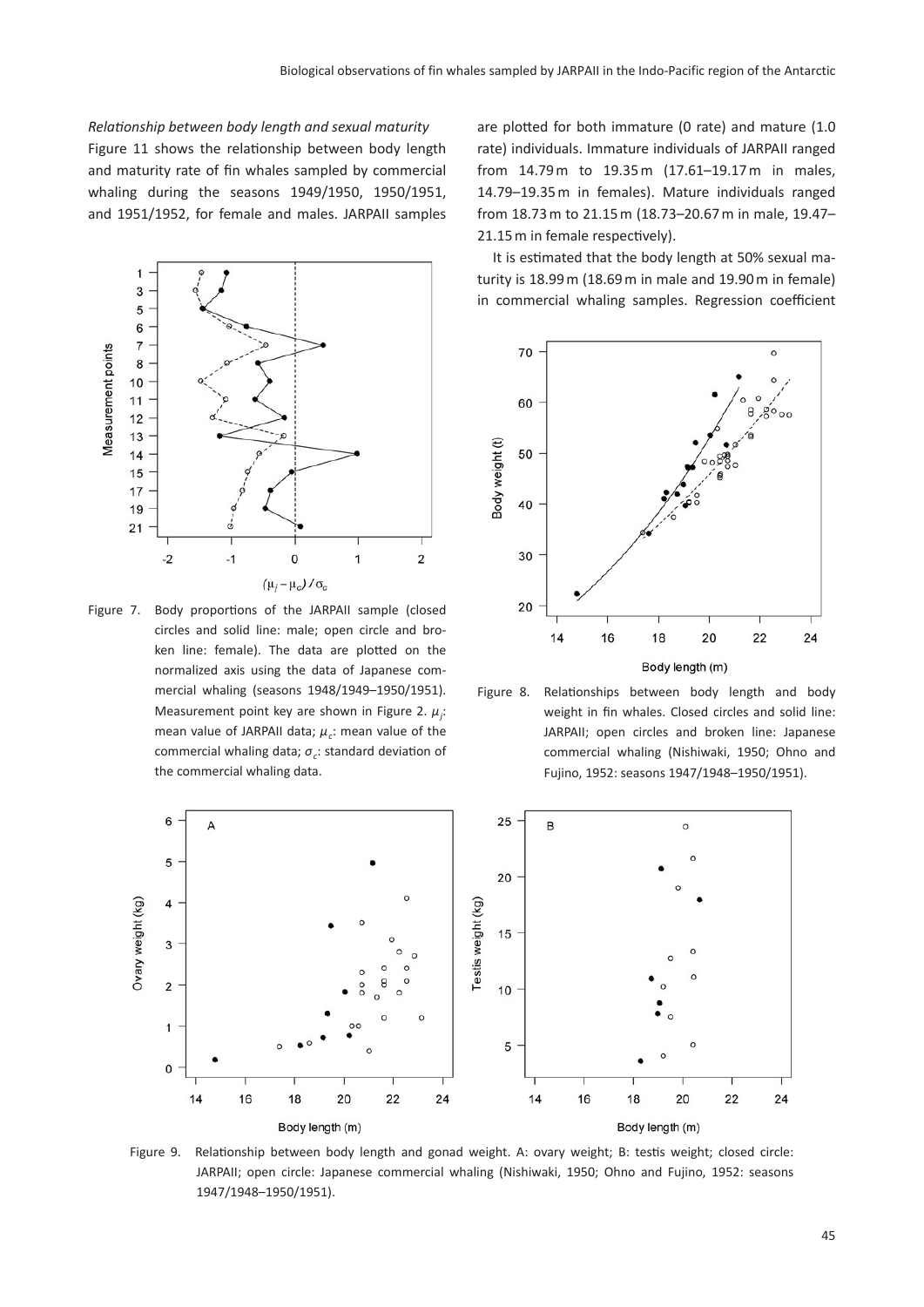|                             | AVEIDSE DUUY DOLLS WEISHLING) OF LIIE IIII WHOIES III LIIE JAIN AII. |                       |          |          |         |                       |  |  |  |
|-----------------------------|----------------------------------------------------------------------|-----------------------|----------|----------|---------|-----------------------|--|--|--|
| Class of body<br>length (m) | Samples<br>(female/male)                                             | Total parts<br>weight | Blubber  | Meat     | Bone    | Viscera and<br>others |  |  |  |
| $14.0 -$                    | 1(1/0)                                                               | 21,982.0              | 5,505.8  | 10,700.8 | 2,783.2 | 2,992.2               |  |  |  |
| $17.0 -$                    | 1(0/1)                                                               | 33,996.0              | 7,779.1  | 17,080.4 | 4,879.5 | 4,257.1               |  |  |  |
| $18.0 -$                    | 4(1/3)                                                               | 41,837.1              | 10,317.3 | 20,463.3 | 5,370.9 | 5,685.6               |  |  |  |
| $19.0 -$                    | 5(3/2)                                                               | 46,090.3              | 11,678.0 | 22,318.7 | 5.918.1 | 6,175.5               |  |  |  |
| $20.0 -$                    | 3(2/1)                                                               | 54,992.7              | 13,587.8 | 27,499.9 | 7,195.1 | 6,709.9               |  |  |  |
| $21.0 -$                    | 1(1/0)                                                               | 63,999.3              | 16,745.8 | 31,439.0 | 7,287.7 | 8,526.8               |  |  |  |
| Total                       | 15(8/7)                                                              | 45,517.0              | 11,363.5 | 22,344.4 | 5,840.7 | 5,968.4               |  |  |  |

Table 6a Average body parts weight (kg) of the fin whales in the JARPAII.

Table 6b

Percentage of body parts weight of the fin whales in the JARPAII.

| Class of body<br>length (m) | Samples<br>(female/male) | Total parts<br>weight | Blubber | Meat | Bone | Viscera and<br>others |
|-----------------------------|--------------------------|-----------------------|---------|------|------|-----------------------|
| $14.0 -$                    | 1(1/0)                   | 100.0                 | 25.0    | 48.7 | 12.7 | 13.6                  |
| $17.0 -$                    | 1(0/1)                   | 100.0                 | 22.9    | 50.2 | 14.4 | 12.5                  |
| $18.0 -$                    | 4(1/3)                   | 100.0                 | 24.7    | 48.9 | 12.8 | 13.6                  |
| $19.0 -$                    | 5(3/2)                   | 100.0                 | 25.3    | 48.5 | 12.8 | 13.4                  |
| $20.0 -$                    | 3(2/1)                   | 100.0                 | 24.7    | 50.0 | 13.1 | 12.2                  |
| $21.0 -$                    | 1(1/0)                   | 100.0                 | 26.2    | 49.1 | 11.4 | 13.3                  |
| Total                       | 15(8/7)                  | 100.0                 | 25.0    | 49.1 | 12.8 | 13.1                  |

Table 7a

Average body parts weight (kg) of the fin whales in commercial whaling data during the seasons 1947/1948–1950/1951.

| Class of body<br>length (m) | Samples<br>(female/male) | Total parts<br>weight | Blubber  | Meat     | Bone     | Viscera and<br>others |
|-----------------------------|--------------------------|-----------------------|----------|----------|----------|-----------------------|
| $17.0 -$                    | 1(1/0)                   | 33.817.0              | 6,953.0  | 16,875.0 | 4,899.0  | 5,123.0               |
| $18.0 -$                    | 1(1/0)                   | 37,367.0              | 8.270.0  | 18,391.0 | 5,906.0  | 4.800.0               |
| $19.0 -$                    | 5(0/5)                   | 43.712.0              | 10,263.8 | 19.473.6 | 7.760.2  | 6.214.4               |
| $20.0 -$                    | 12(6/6)                  | 48,652.7              | 11,289.8 | 21.971.2 | 8.264.3  | 7.127.5               |
| $21.0 -$                    | 8(8/0)                   | 55,629.7              | 12.761.0 | 25.914.0 | 8.856.8  | 8.098.0               |
| $22.0 -$                    | 6(6/0)                   | 60,966.0              | 15,897.7 | 27,398.5 | 10.284.7 | 7.385.1               |
| $23.0 -$                    | 1(1/0)                   | 57,487.6              | 13,319.0 | 24,093.0 | 9.132.0  | 10,943.6              |
| Total                       | 34 (23/11)               | 51,232.3              | 12,141.5 | 23,296.6 | 8.543.3  | 7,251.9               |

Table 7b

| Class of body<br>length(m) | Samples<br>(female/male) | Total parts<br>weight | Blubber | Meat | Bone | Viscera and others |
|----------------------------|--------------------------|-----------------------|---------|------|------|--------------------|
| $17.0 -$                   | 1(1/0)                   | 100.0                 | 20.5    | 49.9 | 14.5 | 15.1               |
| $18.0 -$                   | 1(1/0)                   | 100.0                 | 22.1    | 49.3 | 15.8 | 12.8               |
| $19.0 -$                   | 5(0/5)                   | 100.0                 | 23.5    | 44.5 | 17.8 | 14.2               |
| $20.0 -$                   | 12(6/6)                  | 100.0                 | 23.2    | 45.2 | 17.0 | 14.6               |
| $21.0 -$                   | 8(8/0)                   | 100.0                 | 22.9    | 46.6 | 15.9 | 14.6               |
| $22.0 -$                   | 6(6/0)                   | 100.0                 | 26.1    | 44.9 | 16.9 | 12.1               |
| $23.0 -$                   | 1(1/0)                   | 100.0                 | 23.2    | 41.9 | 15.9 | 19.0               |
| Total                      | 34(23/11)                | 100.0                 | 23.7    | 45.4 | 16.7 | 14.2               |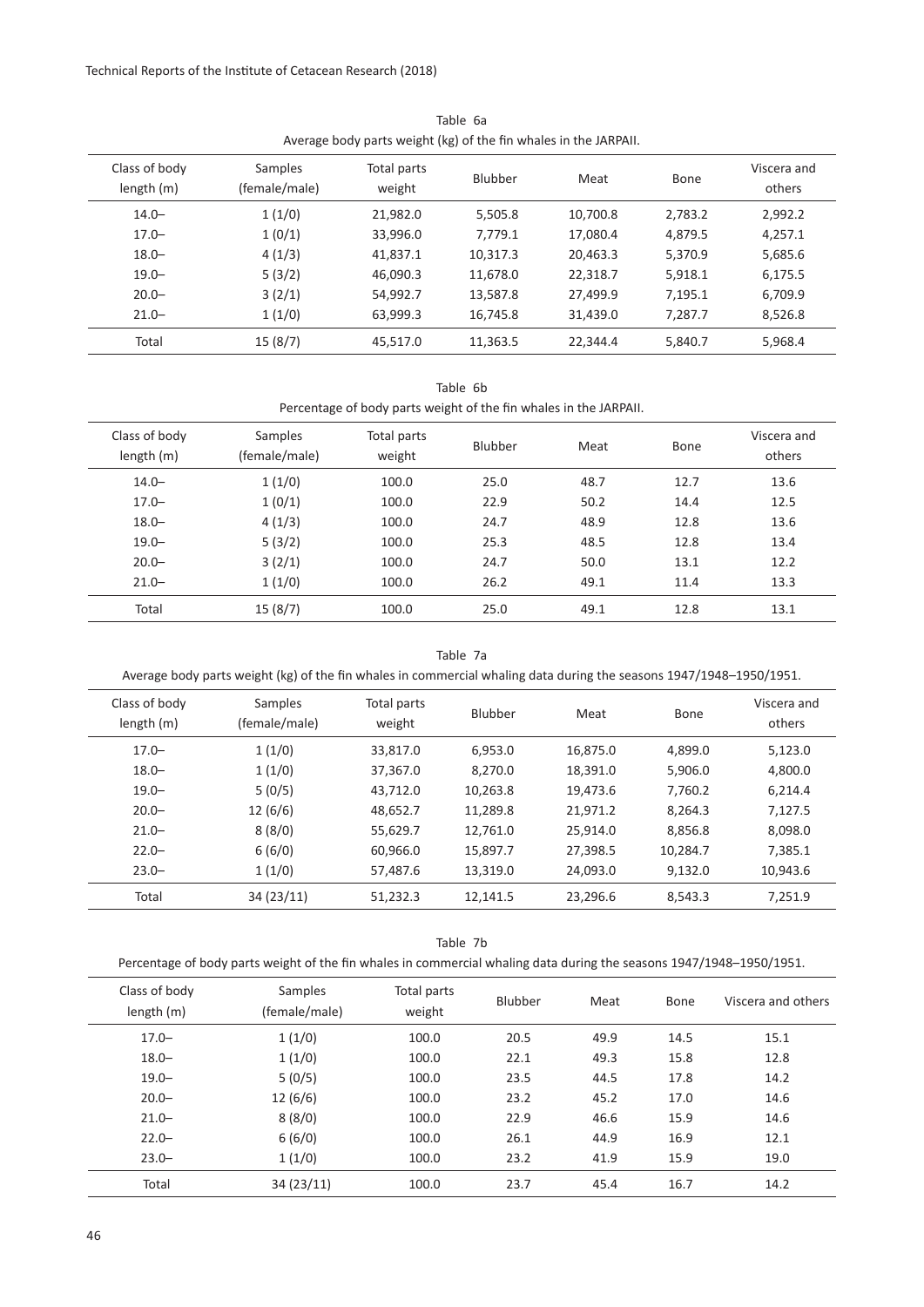

Figure 10. Comparison of the relationship body parts weight/ body length between JARPAII (closed circle and solid line) and commercial whaling (open circle and broken line: seasons 1947/1948–1950/1951). A: body weight; B: blubber; C: meat; D: bones; E: viscera and others.



Figure 11. Relationship between body length and sexual maturity rate of the fin whales sampled by JARPAII (closed circle), and comparison of that with that from commercial whaling (broken line: female; dot line: male; seasons 1949/1950–1951/1952).





between sexual maturity and body length of JARPAII did not reach statistical significance, possibly due to the small sample size. From the plotting, JARPAII data were equally distributed besides the rise of predicted probability of maturity rate in commercial whaling data except for immature one (body length=14.79 m).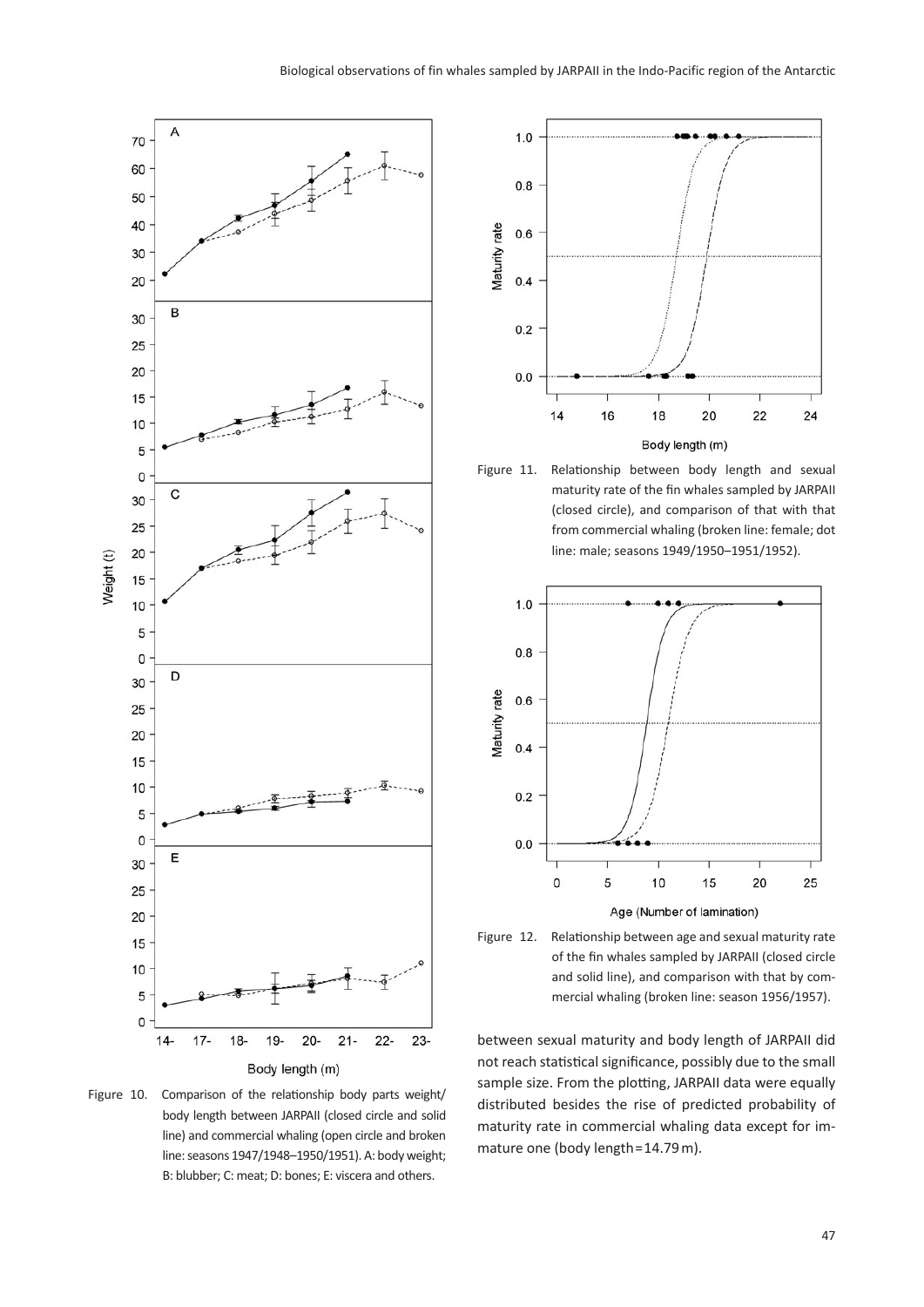# *Relationship between age and sexual maturity*

Figure 12 shows the relationship between age and sexual maturity rate of fin whales sampled by JARPAII and commercial whaling during the season 1956/1957, for both sexes combined. Immature individuals of JARPAII ranged from 6 to 9 years old, and mature individuals ranged from 7 to 22 years old. It is estimated that the 50% sexual maturity age are 8.8 years old in JARPAII and 11.0 years old in commercial whaling, respectively. The minimum age of a pregnant whale obtained in JARPAII was 10 years old. Age at 50% sexual maturity of JARPAII is 2.2 years younger than Japanese commercial whaling data.

# **DISCUSSION**

This study provided new biological information of fin whales in the Antarctic after 36 years of protection from commercial whaling. Although the number of whales examined was small some new and interesting results such as body proportion and parasites were obtained. During the commercial whaling period only large whales were taken. During the JARPAII survey there was the opportunity of sampling small animals for the first time. In fact the smallest whale was a 14.79 m whale and several biological data were obtained from this whale. The limitation of JARPAII, however, was for animals larger than 20.0 m which usually were not sampled because technical difficulties.

#### **Body length/ body weight**

It was found that Antarctic fin whales collected by JARPAII were heavier than those taken by commercial whaling in the 1950s. This might suggest that the feeding condition for the Antarctic fin whale has improved in recent years. It was also found that the relative weights of the blubber and the meat are heavier for fin whales sampled by JARPAII (Figure 10). The increase in body weight of fin whales, particularly in weight of meat and blubber, might indicate faster growth which was derived from better nutritional condition in recent years.

### **Body length and age at sexual maturity**

There is the possibility that the age at sexual maturity of the fin whale has decreased in the 2000s. Decline in the age at sexual maturity in whales in response to substantial decrease in the abundance (for example due to overexploitation) has been reported for sei and fin whales in part of the Indian Ocean and the Antarctic Ocean, and for fin whales in the northwest Pacific Ocean (Gambell, 1973; Lockyer, 1979; Ohsumi, 1986). Our study provided evidence that the age at sexual maturity of fin whales

sampled by JARPAII has decreased about 2.2 years from the 1950s.

The number of pregnant whales among the fin whales sampled by JARPAII was three out of four matured whales (75.0%). This high pregnancy rate was similar to the 1970s (Gambell, 1973).

All this evidence suggests improved nutritional conditions for fin whales in recent years. The biological studies based on JARPAII data were based on a small sample size. Further biological samples and data from this species will be needed to confirm the results found in this study.

# **ACKNOWLEDGEMENTS**

I express my gratitude to the crew members and researchers that participated in the JARPAII surveys for hard work and excellent technical assistance. I also thank several ICR colleagues for providing suggestions on the analyses in this study.

#### **REFERENCES**

- Fujino, K. 1954. On the body proportions of the fin whales (*Balaenoptera physalus* (L)) caught in the northern Pacific Ocean (I) (Preliminary report). *Sci. Rep. Whales Res. Inst.* 9: 121–163.
- Gambell, R. 1973. Some effects of exploitation on reproduction in whales. *J. Reprod. Fertil. (Suppl.)* 19: 533–553.
- Government of Japan. 2005. Plan for the second phase of the Japanese whale research program under special permit in the Antarctic (JARPAII)—Monitoring of the Antarctic ecosystem and development of new management objectives for whale resources. Paper SC/57/O1 presented to the IWC Scientific Committee, June 2005 (unpublished). 99 pp. [Available from the IWC Secretariat].
- International Whaling Commission. 1977. Chairman's Report of the Twenty-Eighth Meeting. *Rep. int. Whal. Commn* 27:  $22-35$
- Kakuwa, Z., Kawakami, T. and Iguchi, K. 1953. Biological investigation on the whales caught by the Japanese Antarctic whaling fleets in the 1951–52 season. *Sci. Rep. Whales Res. Inst.* 8: 147–213.
- Kato, H. 1986. Changes in biological parameters of Balaenopterid whales in the Antarctic, with special reference to southern minke whale. *Mem. Natl. Inst. Polar Res.*, Spec. Issue. 40: 330–344.
- Laws, R.M. 1961. Reproduction, growth and age of southern fin whales. *Discovery Reports* 31: 327–486.
- Lockyer, C. 1972. The age at sexual maturity of the Southern fin whale (*Balaenoptera physalus*) using annual layer counts in the ear plug. *ICES Journal of Marine Science* 34 (2): 276–294.
- Lockyer, C. 1976. Body weights of some species of large whales. *ICES Journal of Marine Science* 36 (3): 259–273.
- Lockyer, C. 1979. Changes in a growth parameter associated